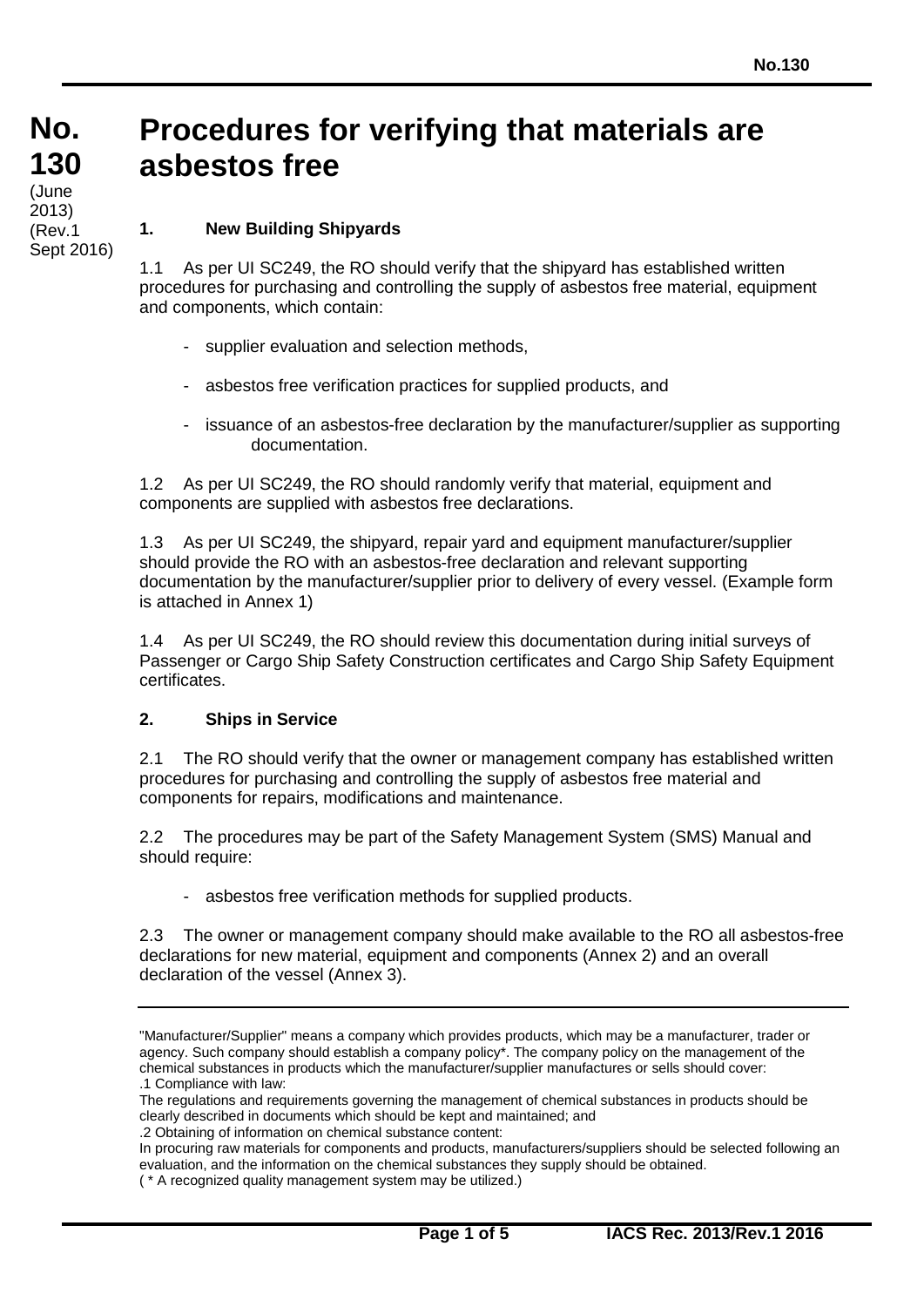**No. 130** (cont)

2.4 As per UI SC249, the RO should review this documentation during annual surveys for Passenger or Cargo Ship Safety Construction and Cargo Ship Safety Equipment Certificates.

#### **3. Manufacturers/suppliers of Equipment and Components**

3.1 The RO should verify the manufacturers/suppliers of equipment and components, being certified by the RO, have established written procedures for purchasing and controlling the supply of asbestos free materials and components, for any kind of equipment, component or spare, which contain:

- supplier evaluation and selection methods,
- asbestos free verification practices for supplied products, and
- issuance of asbestos-free declarations as the supporting documentation.

3.2 As per UI SC249, the RO should verify the issuance of an asbestos-free declaration (Example form is attached in Annex 2) and review supporting documentation, if any, prior to issuing or endorsing any certificate mentioned in 1.4 or 2.4.

4. The documentation generated from the activities in 1, 2 and 3 should be kept on board the ship.

The Annexes to this Recommendation contain the forms of the Declaration of Conformity stating that the ship, its equipment, components and material are asbestos free, in accordance with SOLAS Regulation II-I/3-5.

The shipyards, equipment, component and material manufacturers/suppliers as well as the Companies are encouraged to implement the forms in their quality management systems.

\* \* \*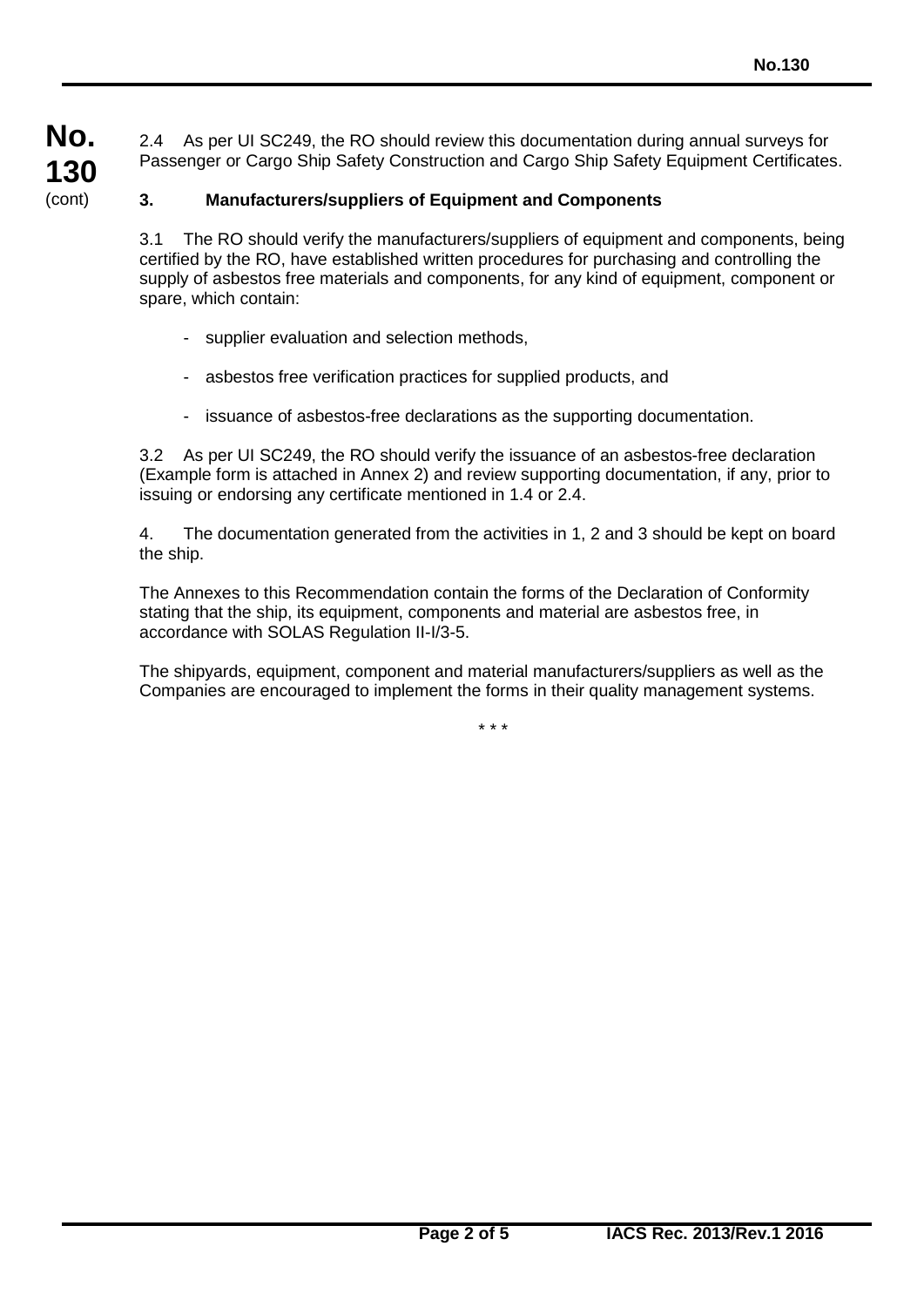**Annex 1**

#### **Declaration of Conformity**

#### **Asbestos Free Construction in accordance with SOLAS Regulation II-I/3-5**

This is to declare that;

\_\_\_\_\_\_\_\_\_\_\_\_\_\_\_\_\_\_\_\_\_\_\_\_\_\_\_\_\_\_\_\_\_\_\_\_\_\_\_\_\_\_\_\_\_\_\_\_\_\_\_\_\_\_\_\_\_\_ Shipyard

Has constructed the following ship in accordance with SOLAS Regulation II-1/3-5 and that therefore the ship does not contain asbestos:

Name of Ship: Distinctive number or letters: Port of Registry: IMO Number: Hull Construction Number: Date on which keel was laid or ship was at a similar stage of construction: Date of delivery:

This Declaration is based upon the following Requirements and procedures of the shipyard:

SOLAS Regulation II-I/3-5, New Installation of Asbestos IMO MSC.1/Circ.1379 ISO 9001 IMO MSC.1/Circ.1426 Shipyard's other relevant internal procedures (to be listed):

Place and date; Shipyard's representative (Name, position, title).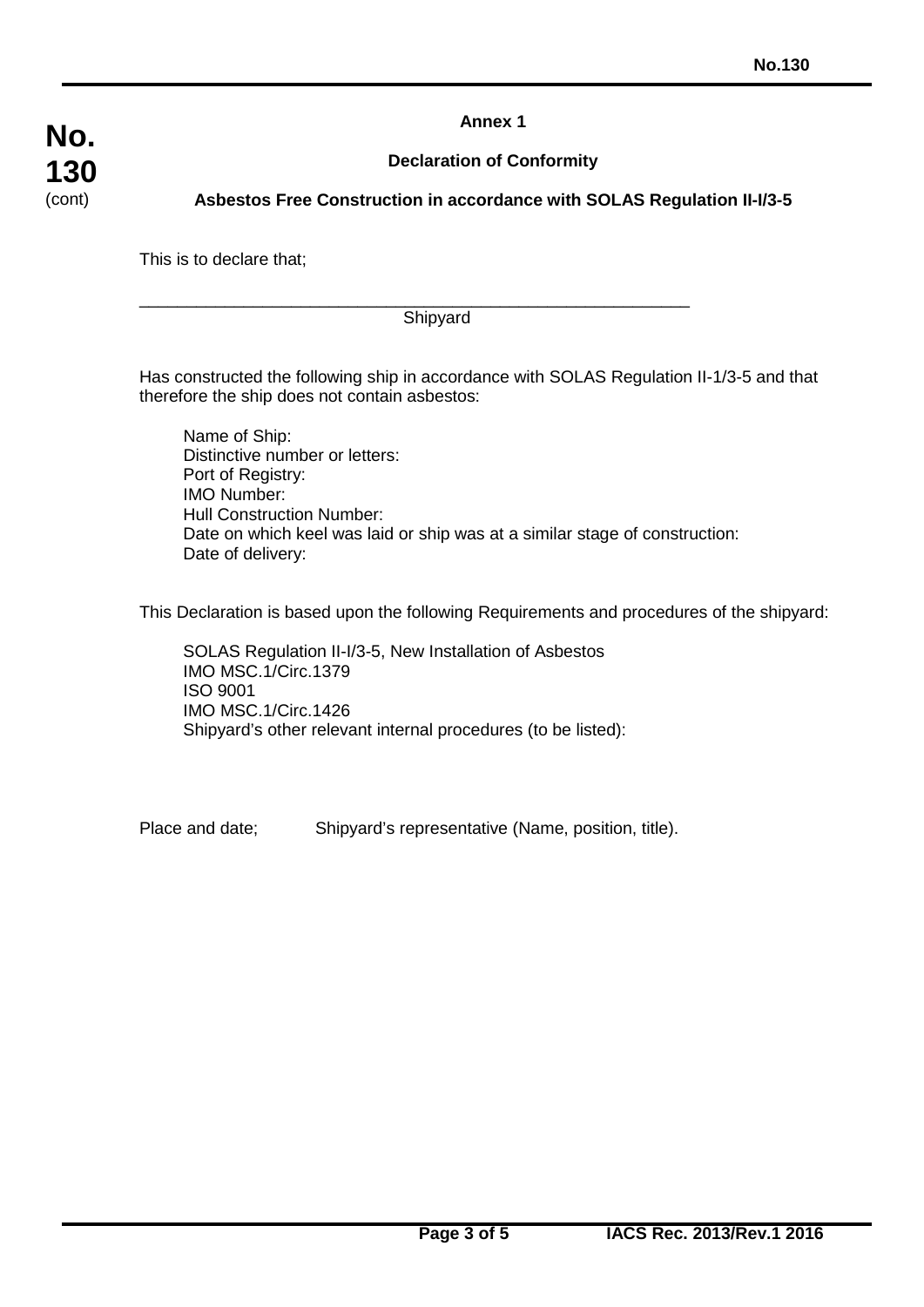#### **Annex 2**

#### **Declaration of Conformity**

#### **Asbestos Free\* Construction in accordance with SOLAS Regulation II-I/3-5**

This is to declare that;

#### \_\_\_\_\_\_\_\_\_\_\_\_\_\_\_\_\_\_\_\_\_\_\_\_\_\_\_\_\_\_\_\_\_\_\_\_\_\_\_\_\_\_\_\_\_\_\_\_\_\_\_\_\_\_\_\_\_\_ Equipment / component / material manufacturer/supplier

Has supplied the following equipment / components / material

………………………………………………………………………………and that these components / equipment / material do not contain asbestos.

These components / equipment / material is installed in the following ship\*\* in accordance with SOLAS Regulation II-1/3-5:

Name of Ship: Distinctive number or letters: Port of Registry: IMO Number: Hull Construction Number: Components / equipment / material type, number

This Declaration is based upon the following Requirements and procedures of the components / equipment / material manufacturer/supplier:

SOLAS Regulation II-I/3-5, New Installation of Asbestos IMO MSC.1/Circ.1379 ISO 9001 IMO MSC.1/Circ.1426 Resolution MEPC.269(68) - 2015 Guidelines for the Development of the Inventory of Hazardous Materials Manufactures' other relevant internal procedures (to be listed):

Place and date; Manufacturer/supplier's representative (Name, position, title).

----------------------------------------

According to the UN recommendation "Globally Harmonized System of Classification and Labelling of Chemicals (GHS)" adopted by the United Nations Economic and Social Council's Sub-Committee of Experts on the Globally Harmonized System of Classification and Labelling of Chemicals (UNSCEGHS), the UN's Sub-Committee of Experts, in 2002 (published in 2003), carcinogenic mixtures classified as Category 1A (including asbestos mixtures) under the GHS are required to be labelled as carcinogenic if the ratio is more than 0.1%. However, if 1% is applied, this threshold value should be recorded.

<sup>\*\*</sup> If specific ship is known by the manufacturer/supplier.